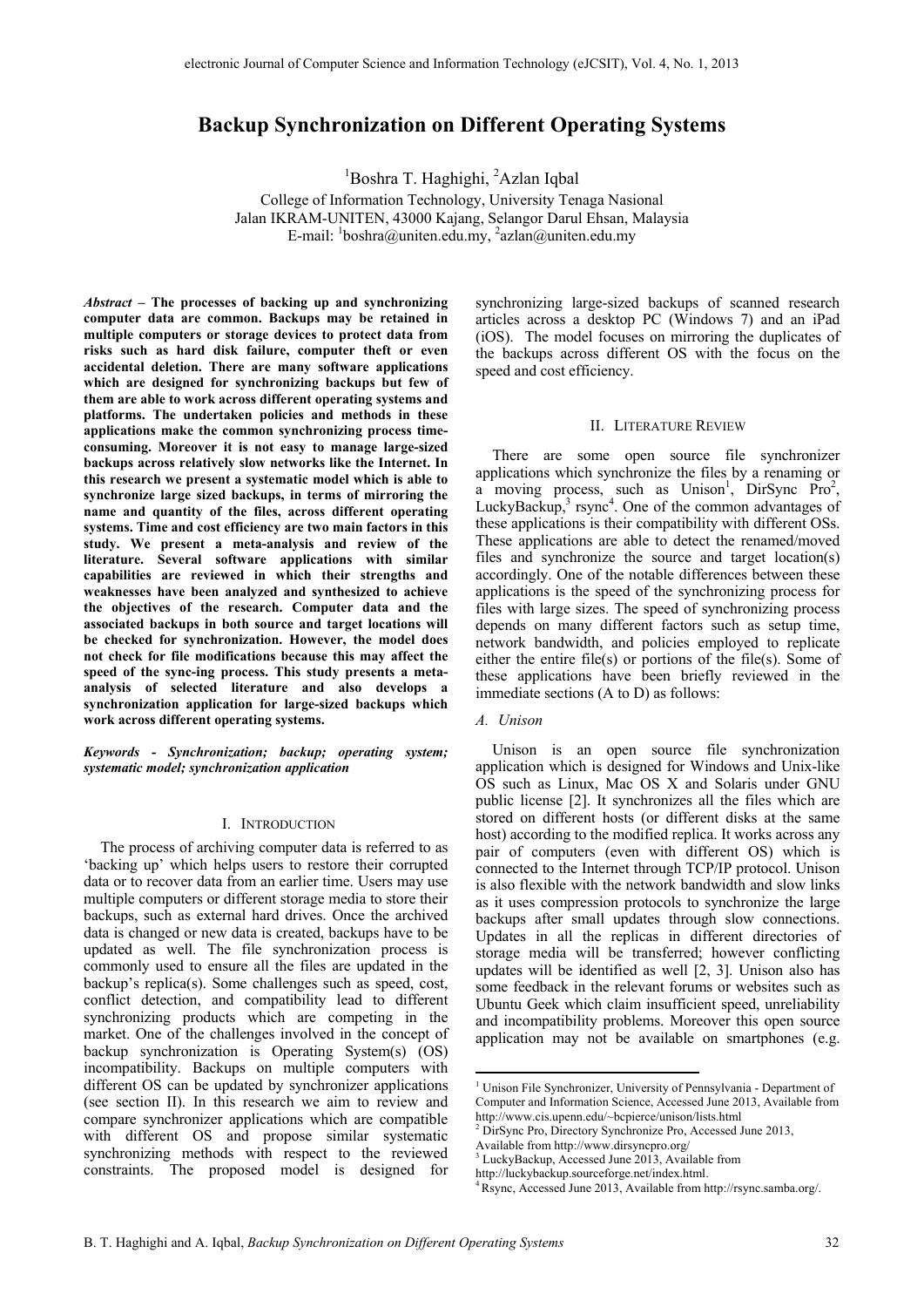iPhone) and tablet PCs (e.g. iPad) and needs some technical savvy and advanced planning for installation and file synchronization [4]. Unison hashes each file and check for any changes which is time consuming for large collection of files. Hence this application cannot be the best option for synchronizing two directories with large files to check for file names and modified dates.

## *B. rsync*

One of the synchronizer applications with open source code under GNU Public License is rsync. rsync is designed for Windows and Unix-Like OS to synchronize files and backups. This application uses the 'rsync algorithm' to get the remote files for synchronization and minimizing the transferred data. Users can manipulate the code to suit their requirements. It can work through different platforms and be bundled into different applications. rsync is flexible in low bandwidth or slow link connections and supports multiple transport protocols as well as secured data transports. It speeds up the process of transferring large files in which only small changes have been made by sending only the updated portions. However some disadvantages have been identified for rsync such as difficulty to manage large-sized files and also an inefficient managing process for sparse files [5]. Moreover rsync is unable to handle undo and detect conflicting processes. For example if the user deletes one local file mistakenly, he/she cannot recover the deleted file from remote rsync backups [6].

# *C. DirSync Pro*

DirSync Pro is another example of open source (written in Java) application which is designed for synchronizing unidirectional and bidirectional directories for Windows, Linux, Mac OS X and Java-based OS. Multiple synchronization policies can be set up and executed through its graphical user interface (GUI). This application provides the possibility of synchronizing a couple of directories with their contents by detecting any changes in the source. However DirSync Pro is not able to transfer data over a network and it is designed for synchronizing files in a single machine<sup>5</sup> [7]. Since we are usually advised to keep the backups on a separate machine, which is physically located elsewhere (in case of data lost threats such as fire and theft), it is important that the synchronizer applications can transfer data over a network.

## *D. LuckyBackup*

Yet another example of an open source synchronizer application is LuckyBackup which is designed for Linux but it also has versions which work in Windows [8]. It is written in C++, based on rsyc. This application is able to recover lost backups in both source and target locations but it only checks for changes in the source. Also, it restores all the backups even after few changes have been applied; however restoring a part of a backup requires advanced planning [8].

## *E. Cloud-based Backups*

Cloud-based backup services upload a copy of the backup files in a third party server in order to protect them against backup's disaster such as hard disk failure, computer theft or even accidental deletion. Cloud backup services provide a secure and safe way of backing up which also can be automated. Data will be stored on a remote server and it is easy to access them from anywhere. Hardware and software maintenance processes are not required and most of the plans are cheap. However cloud based services usually need high speed internet channels and large backups sizes are common. Most Wi-Fi packages tend to have monthly usage limits and regularly backing up gigabytes of data can take a lot of time and cost extra money. Restoring data with regards to the network bandwidth and speed can be slow. Also the safety of the third part server and private retention of data cannot be guaranteed [9, 10].

## III. METHODOLOGY

In this research, we have chosen to do a meta-analysis of the relevant literature. To design the systematic synchronizing model, this methodology enables us to focus on gathered data and to contrast different studies. Aggregate data (AD) which is gathered through the literature reflects the strengths, weaknesses and relationships among the results. Synthesizing the AD from each study helps us identify the pattern and achieve its objectives.

#### IV. FINDINGS AND DISSCUSION

In the literature review section synchronizer applications and backup services were reviewed. Table 1 shows the synthesizing of AD and a comparison of advantages and disadvantages. Time-efficiency is one of the main challenges in the mentioned applications. The undertaken strategies and policies in the reviewed applications make the synchronizing process timeconsuming. Since the check-up process for any updates, requires considerable time and also a suitable Internet channel, majority of them have insufficient speed for synchronizing the large sized backups. Moreover not all of them are able to work across the different OS since some of them are designed for single machine or are unable to transfer data through a network.

Considering large-sized backups, which have multiple replicas in different computers with different OS, the synchronizing process for simple check-up (such as name and quantity of the files) can be designed based on a new systematic model. This model focuses on large-sized backups on different platforms that require a simple synchronizing process. Hence the time-efficiency and compatibility factors would be the main concerns of this model.

 <sup>5</sup> In order to sync files over a network DirSync Pro has to use NFS or SSH file systems.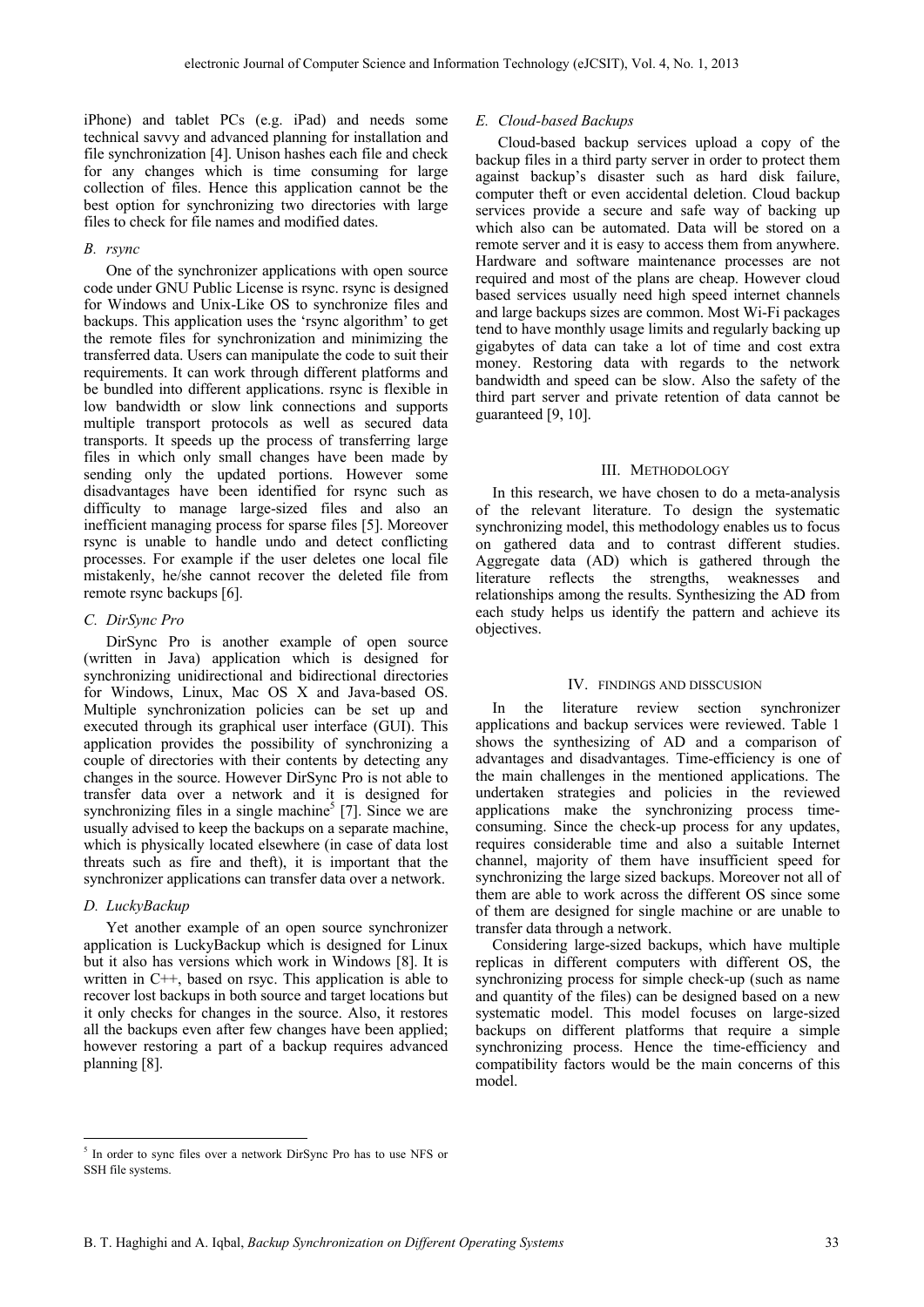|                      | <b>Unison</b>                                                                                                                                                                                                                                      | rsync                                                                                                                                                                                         | <b>DirSync Pro</b>                                                                                                                                                                               | LuckyBackup                                                                                                                                                      | <b>Cloude-based Backup</b><br><b>Services</b>                                                                                                                                                                                  |
|----------------------|----------------------------------------------------------------------------------------------------------------------------------------------------------------------------------------------------------------------------------------------------|-----------------------------------------------------------------------------------------------------------------------------------------------------------------------------------------------|--------------------------------------------------------------------------------------------------------------------------------------------------------------------------------------------------|------------------------------------------------------------------------------------------------------------------------------------------------------------------|--------------------------------------------------------------------------------------------------------------------------------------------------------------------------------------------------------------------------------|
| <b>Advantages</b>    | • Supports different OS<br>and platforms<br>• Check for updates in both<br>local files and replicas<br>• Flexible with internet<br>channels and connection<br>speeds<br>Confilicting updates will<br>$\bullet$<br>be identified<br>$\bullet$ Free  | • Supports different<br>OS and platforms<br>• Delta encoding<br>approach to<br>minimize trasffered<br>data<br>• Flexible with<br>internet channels and<br>connection speeds<br>$\bullet$ Free | • Supports different<br>OS and platforms<br>• Support GUI<br>Support multiple<br>sync policies<br>$\bullet$ Free                                                                                 | • Supports different<br>OS and platforms<br>• Support GUI<br>• Able to recover<br>backups for bosh<br>local and remote<br>replicas<br>$\bullet$ Free             | $\bullet$ Copy backups in a<br>third party server<br>• Automated backups<br>• Accessible from<br>anywhere<br>• Hardware/software<br>maintenance not<br>reuired                                                                 |
| <b>Disadvantages</b> | • Insufficient speed due to<br>hashing process for each<br>single file to check for<br>updates<br>• Unreliability<br>• May not be available on<br>iPhones & iPads<br>• Time consuming for large<br>backups for name and<br>modified dates checkups | • Difficulty to manage<br>large sized backups<br>• Insufficient<br>management for<br>sparse files<br>Unable to undo a<br>$\bullet$<br>process                                                 | • Updates will be<br>checked in the<br>source and<br>replicas will be<br>synced<br>accordingly<br>• Unable to trasffer<br>data over network<br>Desinged for sync<br>process in single<br>machine | • Updates will be<br>checked in the<br>source and<br>replicas will be<br>synced<br>accordingly<br>Restoring part of<br>٠<br>backups required<br>advance planning | • High internet<br>channels required<br>• Time consuming for<br>restoring the backups<br>with large size<br>• Safety of third part<br>server cannot be<br>guaranteed<br>• Private retention of<br>data cannot be<br>guaranteed |

Table 1. Advantages and disadvantages of the reviewed applications

### *A. Proposed Model:*

*1.* Sort the available files alphabetically, from A to Z in both source and target locations manually.

*2.* Separate files by file name (e.g. category initial letter start with A, category initial letter start with B and etc.) in both source and target locations.

*3.* Take the first file of the first category and insert it into a 'checking list'. This list keeps the name and size of the file being compared in each loop.

*4.* Compare the file in action from the 'checking list' against all other files from the same category in the target location. The model also considers similar file names to prevent duplication. For example, if a file from the source

is named "File Name A" and a file in the target location is named "File Name –A", the model checks that these two files may be the same (Explained in step 8 to 12 of the example).

*5.* If more than one similar file (with the exact same name or similar name as explained in step 4) are found in the same category of the target location, their names and addresses are logged. To determine if the file is same, the size of the file will be checked. If the sizes are matched or not, in both situations it will ask the user's confirmation at the end of the process.

*6.* All compared file names will be logged into a 'checked list' so they are not checked again.

*7.* The next file is taken into the 'checking list' and steps 3 to 6 will be repeated again until all files from the category have been checked. Upon completing the comparison process in one category, the next one comes in action until all files from the source location are compared against the replicas in target locations.

*8.* The same process from steps 1 to 7 are repeated, but source and target's list are switched. So in the first round the source is compared against the target, and in the second round, the target is compared against the source. This step is designed to mirror the replicas in the source and target location(s) by checking for the changes in both local files and the replicas.

*9.* The model will display a log to the user if duplicate files with exact (or similar) name are found. It then asks users confirmation to check if the files are the same.

Figure 1 shows the visual representation of the proposed model:

## *B. Example:*

As an example of the model's progress, consider the following two sets of data which are going to be synced:

Table 2. Example 1

| No. | Source                                                             | <b>Size</b> | <b>Target</b>                                                         | <b>Size</b> |
|-----|--------------------------------------------------------------------|-------------|-----------------------------------------------------------------------|-------------|
| 1.  | "Glick, J. (2007). AI<br>in the News (column)<br>Vol 28. No 1.pdf" | 200kb       | "Glick, J. (2007).<br>AI in the News<br>(column) Vol 28.<br>No 1.pdf" | 200kb       |
| 2.  | "Glick, J. (2007). AI<br>in the News (column)<br>Vol 28. No 2.pdf" | 140kh       | "Glick, J. (2007).<br>AI in the News<br>(column) Vol 28.<br>No 3.pdf" | 500kb       |
| 3.  | "Glick, J. (2007). AI<br>in the News (column)<br>Vol 28. No 4.pdf" | 500kb       |                                                                       |             |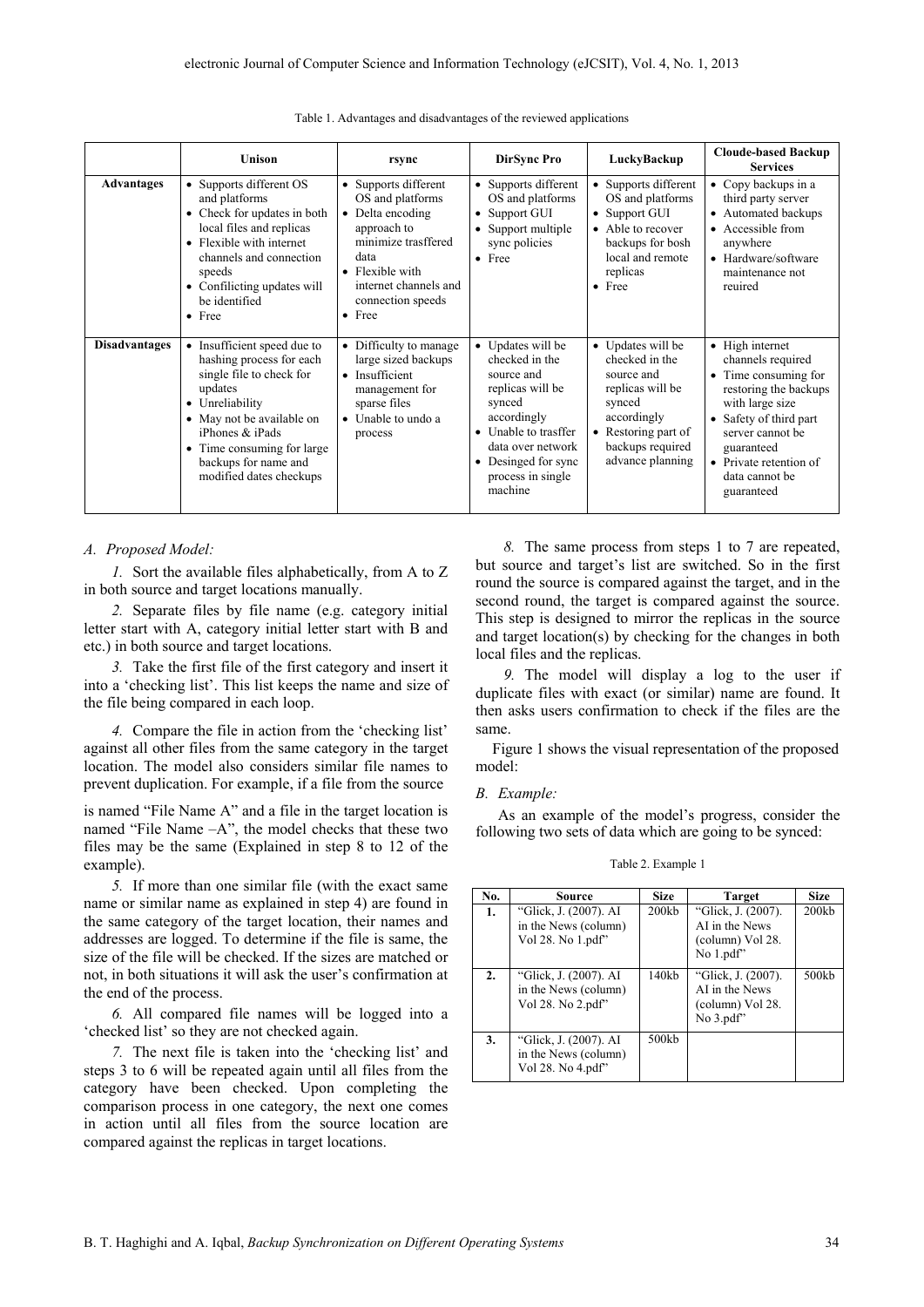

Figure 1. Flow chart of the proposed model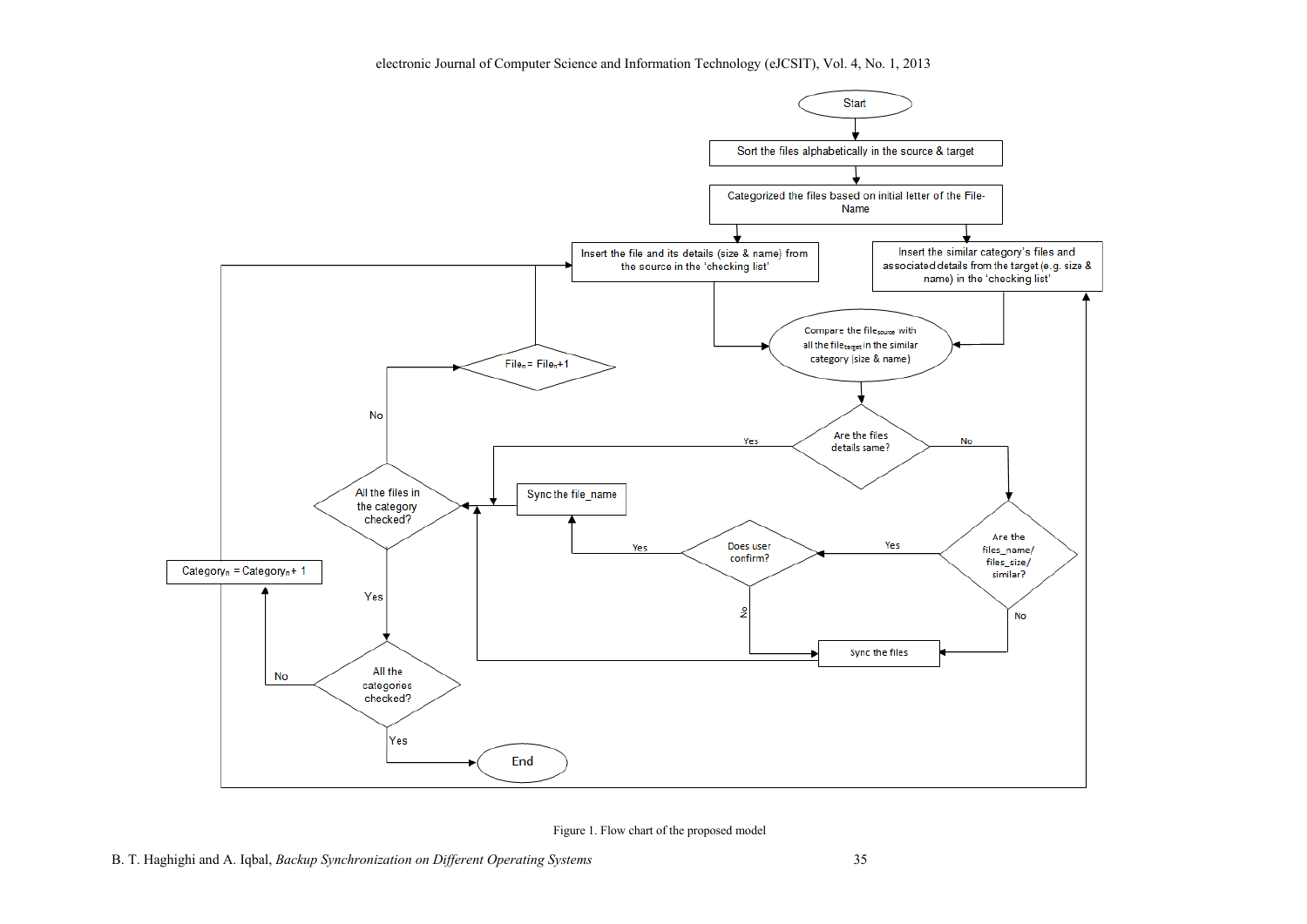*1.* Initially, the model will create a list such as the above table which includes the file sizes as well.

*2.* All files start with the letter "G", so there is only one category.

*3.* The first file named "Glick, J. (2007). AI in the News (column) Vol 28. No 1.pdf" from the source will be taken into the 'checking list'.

*4.* The file in action is compared against the list in the target location. Because the exact file name with the exact file size is found, it remains unchanged (it already exists in both sides).

*5.* The first file's name goes into 'checked list'.

*6.* The second file named "Glick, J. (2007). AI in the News (column) Vol 28. No 2.pdf" will be logged in the 'checking list' and compare against target's list.

*7.* A file with a same or similar name does not exist in the target location, so it will be copied and its name will be inserted into the 'checked list'. The updated lists would look like Table 3:

Table 3. Example 2

| No. | Source                                                           | <b>Size</b> | Target                                                           | <b>Size</b> |
|-----|------------------------------------------------------------------|-------------|------------------------------------------------------------------|-------------|
| 1.  | "Glick, J. (2007). AI in the News (column) Vol 28.<br>No $1.pdf$ | 200kb       | "Glick, J. (2007). AI in the News (column) Vol 28.<br>No $1.pdf$ | 200kb       |
| 2.  | "Glick, J. (2007). AI in the News (column) Vol 28.<br>No $2.pdf$ | 140kb       | "Glick, J. (2007). AI in the News (column) Vol 28.<br>No $3.pdf$ | 500kb       |
| 3.  | "Glick, J. (2007). AI in the News (column) Vol 28.<br>No $4.pdf$ | 500kb       | "Glick, J. (2007). AI in the News (column) Vol 28.<br>No $2.pdf$ | 140kb       |

*8.* The third file named "Glick, J. (2007). AI in the News (column) Vol 28. No 4.pdf" is checked against the target list. To check similar file names, the number of characters is counted: 54.

*9.* The list at the target location will be checked. The model will find one file named "Glick, J. (2007). AI in the News (column) Vol 28. No 3.pdf", which has 54 characters as well, and they have the same size. Even though both files have 54 characters, one character is different in the names.

*10.* The similarity level will be calculated: 53 letters are similar out of 54 letters; the names are 98% similar. The name of the file is logged but nothing is copied or deleted yet.

*11.* All files from the source are compared against the target replicas.

*12.*Referring to the log list, there are two file names with 54 characters and having 53 same characters.

*13.* The two files are 98% similar. Since the similarity level is more than 90% (the user may change this indicator to lower or higher) the user is asked to confirm if the files are the same.

- a. If they are the same, he will be asked to choose one of the names as the file name. Then, the file names for both files will be updated according to the user's preference.
- b. If the user confirms they are not the same, a copy from "Glick, J. (2007). AI in the News (column) Vol 28. No 4.pdf" will be made into the target location and a copy from "Glick, J. (2007). AI in the News (column) Vol 28. No 3" will be copied into the source location.

Considering if the user selects option one, the list would be updated as Table 4:

| No.              | Source                                                           | <b>Size</b> | Target                                                                                                                                          | <b>Size</b> |
|------------------|------------------------------------------------------------------|-------------|-------------------------------------------------------------------------------------------------------------------------------------------------|-------------|
| 1.               | "Glick, J. (2007). AI in the News (column) Vol 28.<br>No $1.pdf$ | 200kb       | "Glick, J. (2007). AI in the News (column) Vol 28.<br>No $1.pdf$                                                                                | 200kb       |
| $\overline{2}$ . | "Glick, J. (2007). AI in the News (column) Vol 28.<br>No $2.pdf$ | 140kb       | "Glick, J. (2007). AI in the News (column) Vol 28.<br>No 3.pdf" renamed to:<br>"Glick, J. (2007). AI in the News (column) Vol 28.<br>No $4.pdf$ | 500kb       |
| 3.               | "Glick, J. (2007). AI in the News (column) Vol 28.<br>No $4.pdf$ | 500kb       | "Glick, J. (2007). AI in the News (column) Vol 28.<br>No $2.pdf$                                                                                | 140kb       |

Table 4. Example 3